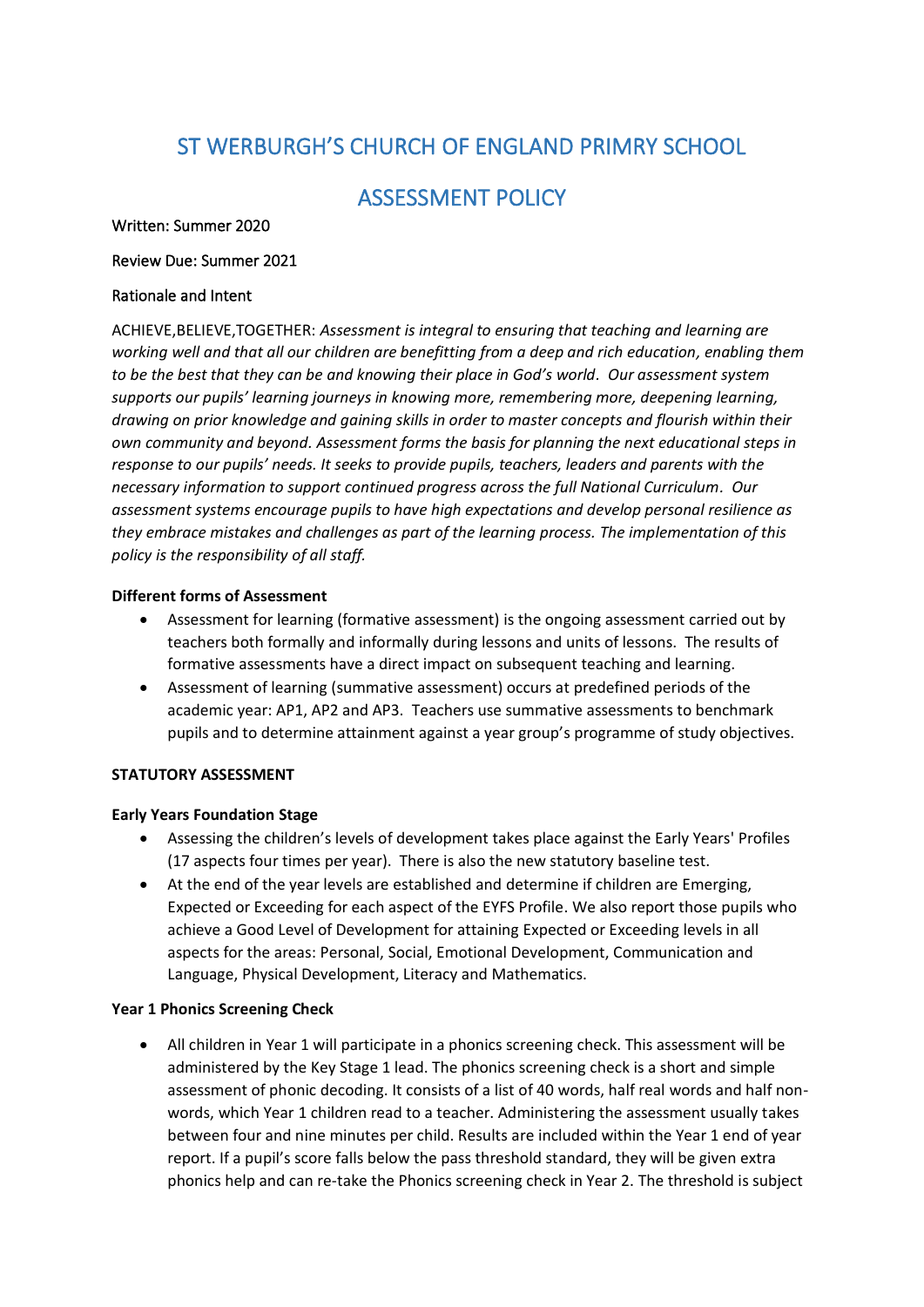to change on an annual basis and the school is informed of this after the test. If, in the opinion of year 1 teachers and the Headteacher, a pupil cannot access the test, they can be disapplied and parents will be consulted if this course of action is undertaken, however the final decision rests with the Headteacher.

#### **Year 4 Times Table check**

• Pupils in Year 4 will be expected to recall their multiplication tables fluently in the summer term using an online check.

#### **Standard Assessment Tests (SATs)**

- Children in Year 2 and Year 6 sit SATs during May each year. These tests cover the content taught by the National Curriculum. At the end of Key Stage 1 (Year 2), pupils will take SATs in reading, maths and grammar, punctuation and spelling (GPS). They will also be assessed by their teacher on writing and science. At the end of Key Stage 2 (Year 6) pupils sit tests in reading, maths and GPS. Teachers are also required to submit their own teacher assessment for writing and science. Children are expected to reach the national standard in both Year 2 and Year 6. This is a particular score that reflects where the Department for Education thinks children should be by that stage of their education.
- For pupils working below the national curriculum assessment standard teachers must use the pre-key stage standards to make statutory teacher assessment judgements at the end of KS1.

# **ASSESSMENT POINTS IN SCHOOL**

- There are 3 assessment points (AP1, AP2, AP3) in the year where teachers report pupils' attainment initially to the Headteacher and these are then reported to Governors and DDAT.
- These results are uploaded on to FFT Aspire online by Key Stage Leads and SLT in order to track pupils towards targets that have been set and identify individual, group or cohort issues to be addressed.
- The language of FFT is used for assessment and is related to Greater Depth, Expected Standard, Working Towards and Below

# **The assessments we use at St Werburgh's to inform attainment at the Assessment Points are relevant to each year group and are as follows:**

#### **Maths**

• End of term assessments are set based on what has been taught and what the pupils should know at that point in the year, or for some of our year groups (where relevant) end of past Key Stage assessment papers are used.

#### **Writing**

• We assess the pupils' writing that they have done through the year, up to the assessment point, against the end of Key Stage Writing Standards (and standards that have been written for Year groups 1,3, 4, and 5 which are based on the curriculum expectations). Moderating the writing in teams, whole school and cross schools is part of the assessment process. The academy provides our school with opportunites and support for "cross school moderation".

#### **Spelling, Grammar and Punctuation**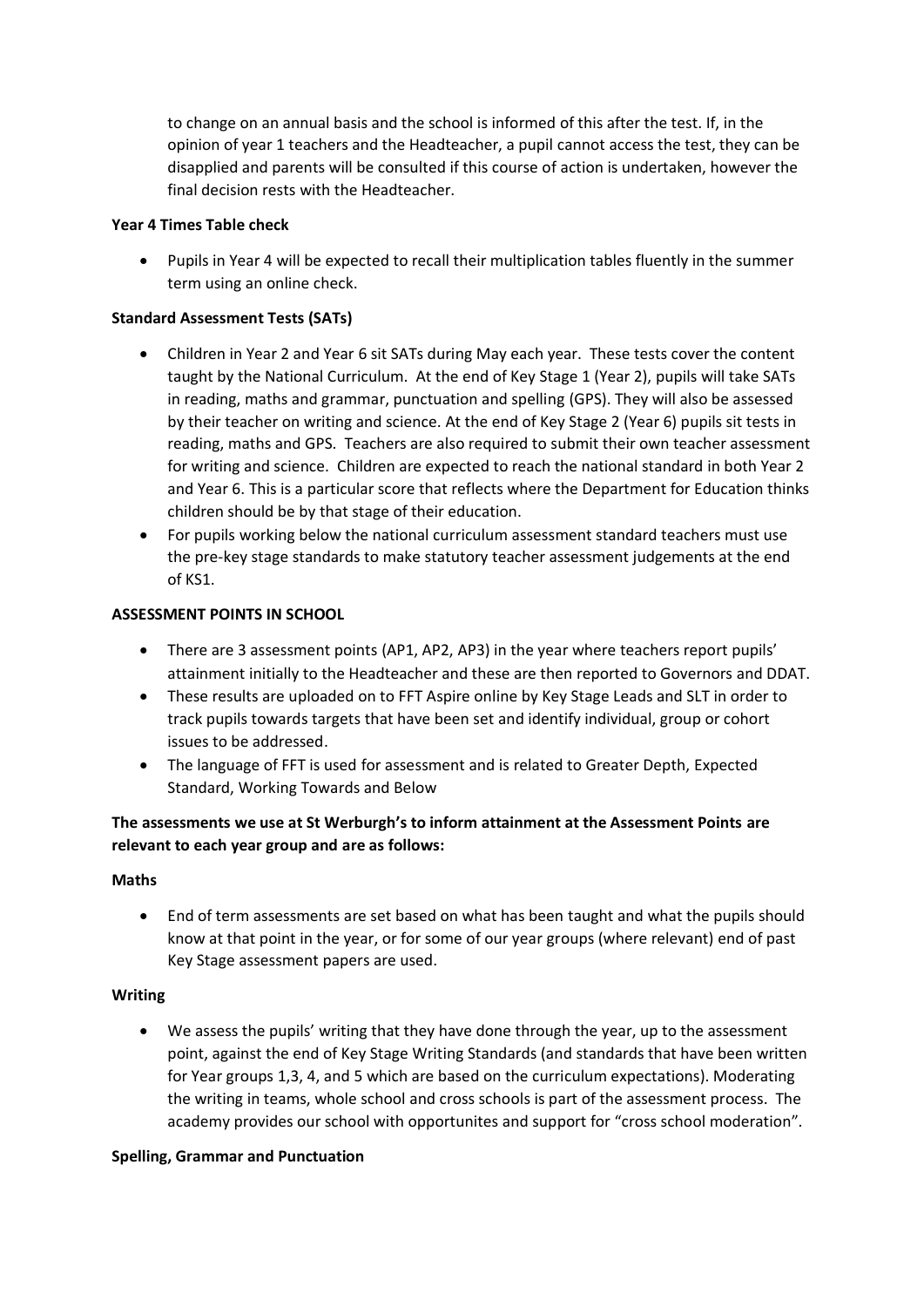• Rising Stars Assessments or end of past Key Stage assessment papers are used where relevant.

#### **Reading comprehension**

• Rising Stars or end of past Key Stage assessment papers are used where relevant.

# **ASSESSMENT OF LEARNING ACROSS THE CURRICULUM**

• Through work done in all lessons teachers will gather information, provide feedback to pupils and use this information to inform further teaching. (also see the Marking Policy)

# **Assessment of Foundation subjects**

- Pupils' previous learning will be assessed at the beginning of new topics. A sequence of lessons will provide the teacher and pupils with information in order to assess a pupils' depth of knowledge at the end of a unit. Pupils and teachers will use Knowledge Organisers so that key concepts, vocabulary and knowledge are learned and assessed.
- RE, French, ICT, PE, and Music have assessment systems for teachers to assess key knowledge and concepts that may not be shown on the knowledge organisers.
- Teachers report pupils' attainment of the Foundation subjects to coordinators at the Assessment Points, 3 times a year, and this information is reported to the Headteacher for further analysis.

#### **Other assessments in Maths**

Maths assessments are carried out at the end of units.

Daily assessments take place in the form of (10 for  $10 - 10$  questions in 10 minutes) to revisit and assess previous concepts.

Target Tests: assessments of particular focus where intense teaching has taken place through the year.

# **Other assessments in English**

Weekly Spelling tests – linked to the phonics, the statutory lists or to the weekly spelling activities. The tests and results are collated and included in the reading diary where the parents and pupils can see progress.

# **SEN AND INTERVENTION**

- When assessment indicates a child may have Special Educational Needs or Disability, the SENDCO is informed and the child's progress is carefully monitored. Further assessment then takes place, as outlined in the SEND policy. For all children at the SEND support stage of the Code of Practice an individual Education Plan will be implemented. When teachers assess a child with SEND they will draw upon any on-going formative and summative assessment. Where necessary, they will gain views from parents, the pupil and any external specialists.
- For pupils working significantly below Age Related Expectations (ARE) due to aspects/ attributes of SEND, we use PIVATS to tailor the curriculum to the needs of the pupils. Through PIVATS, assessment is broken down into smaller, more achievable steps which can be used as targets.